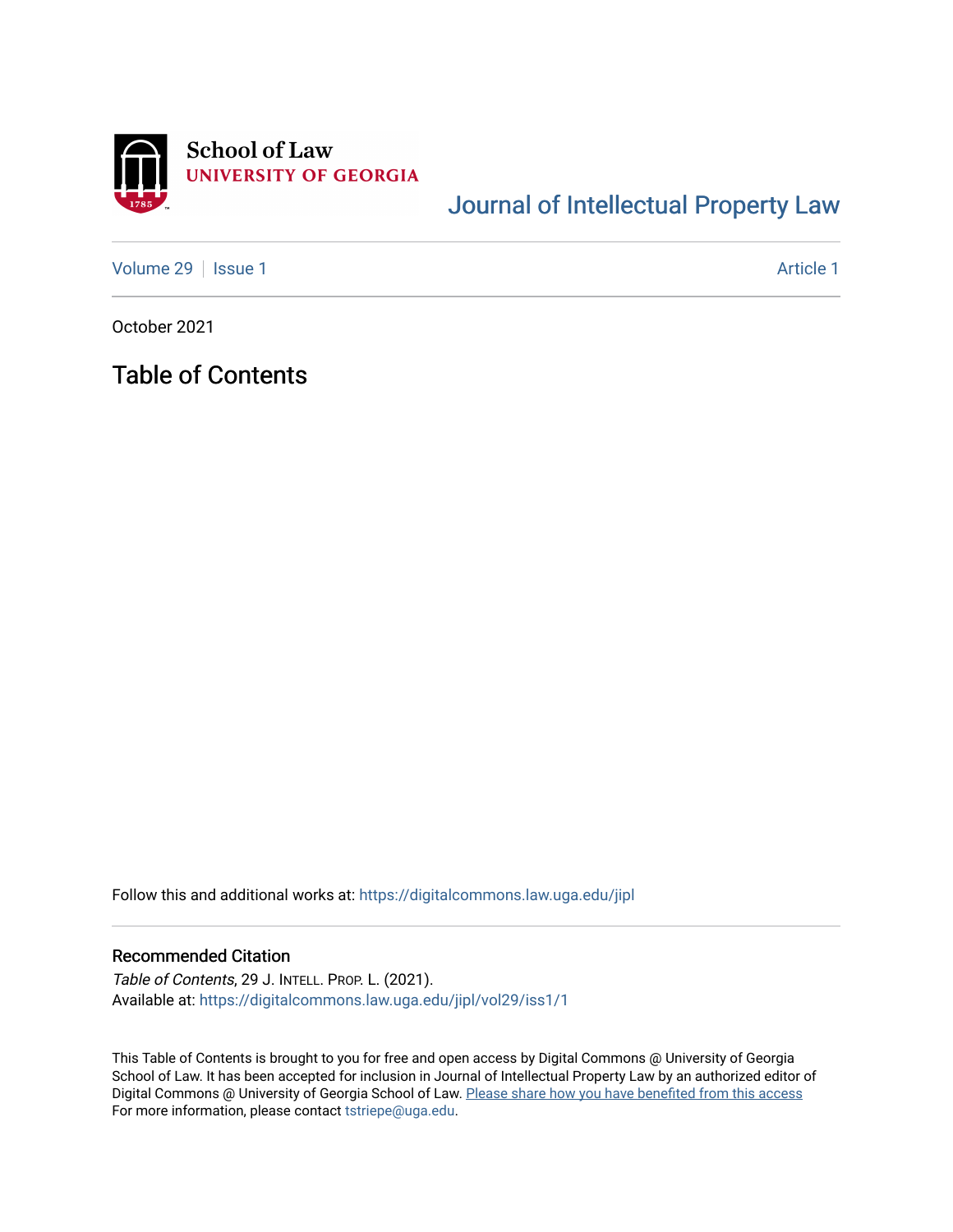# **JOURNAL OF INTELLECTUAL PROPERTY LAW**

| <b>VOLUME 29</b>                                                                                                                                   | <b>FALL 2021</b> | NUMBER 1 |
|----------------------------------------------------------------------------------------------------------------------------------------------------|------------------|----------|
|                                                                                                                                                    |                  |          |
| <b>ARTICLES</b>                                                                                                                                    |                  |          |
|                                                                                                                                                    |                  |          |
| Protecting the Public Domain and the Right to Use<br>Copyrighted Works: Four Decades of the Eleventh                                               |                  |          |
| <b>NOTES</b>                                                                                                                                       |                  |          |
| Contextualizing Michael Jordan v. Qiaodan Sports: I Don't                                                                                          |                  |          |
| Destruction, The Rebirth of Art: Analyzing the Right                                                                                               |                  |          |
| Oof! Nice Try Congress - The Downfalls CASE Act<br>and Why We Should be Looking to our Cousins<br>Across the Pond for Guidance in Updating our New |                  |          |
| Poverty via Monopolization: The Impact that Intellectual                                                                                           |                  |          |
| A New Way for Voting in American Elections: Addressing                                                                                             |                  |          |
| Big Tech in a Small Pond: How the Internet Economy<br>Became So Concentrated and What Sector-Specific Regulation                                   |                  |          |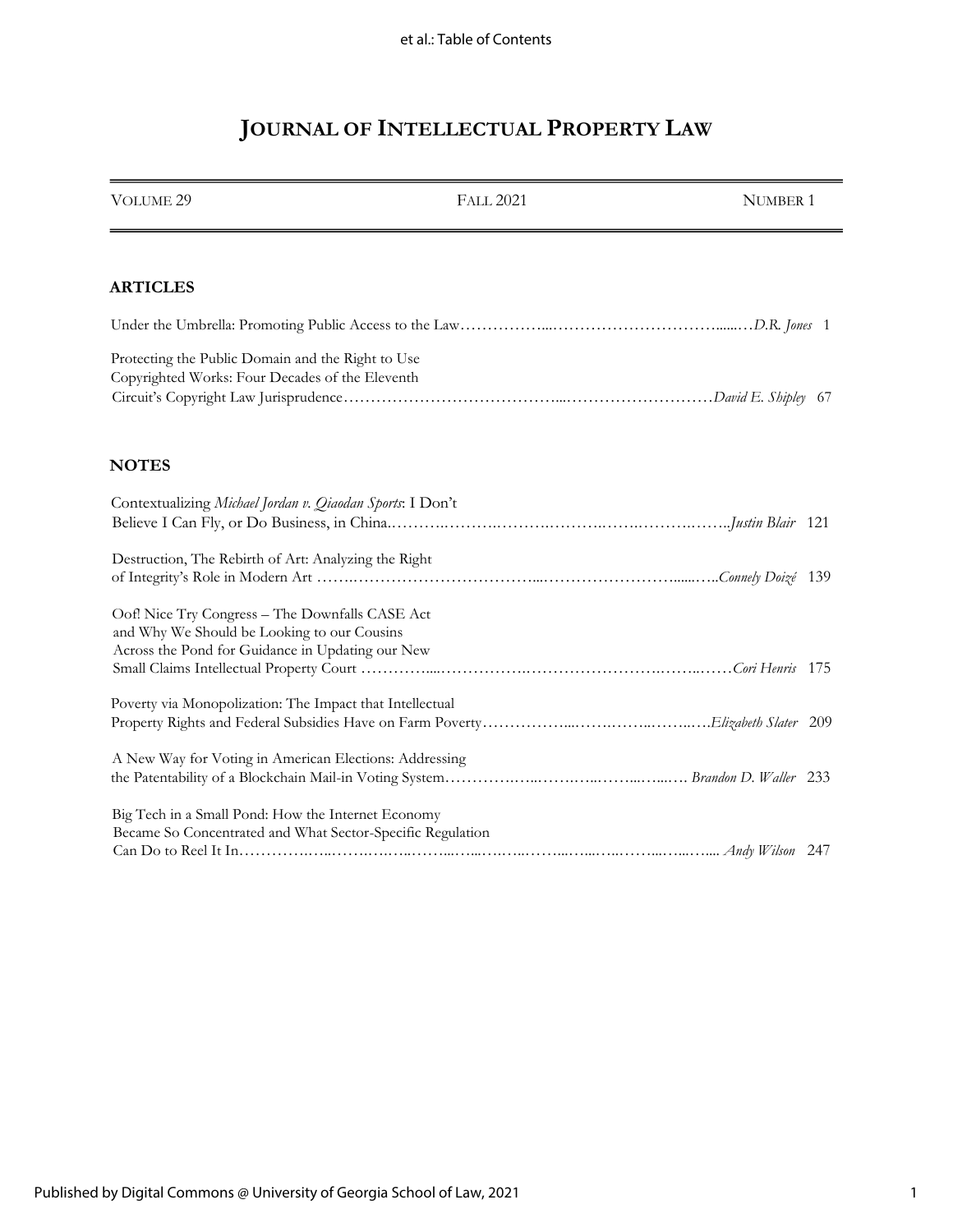The *Journal of Intellectual Property Law* is published two times a year by students of the University of Georgia School of Law. Address all communications to the *Journal of Intellectual Property Law,* University of Georgia School of Law, Athens, Georgia 30602-6012. We can also be reached by phone at (706) 542-7288, by email at eicjipl@gmail.com, or through our website at https://jiplonline.com and https://digitalcommons.law.uga.edu/jipl.

**Manuscripts:** The *Journal* invites the submission of unsolicited articles, comments, and reviews. Citations in manuscripts should follow The Bluebook: A Uniform System of Citation (21st ed. 2020). Submissions are accepted at: https://jipl.scholasticahq.com/.

**Subscriptions:** Subscriptions are \$30.00 (Domestic) and \$40.00 (Foreign) per year. Subscriptions will be renewed automatically unless the subscriber proves timely notice of cancellation. Cancellation notice must be received prior to payment. Address changes must be made at least one month before publication date. Please provide the entire old and new addresses. For subscription and billing questions contact (706) 542-7286.

**Back and Single Issues:** Each issue of the current volume of the *Journal* can be purchased for \$15.00 (Domestic) and \$20.00 (Foreign) from the Journal of Intellectual Property Law Association. Back issues are available through William S. Hein & Co., Inc., 1285 Main Street, Buffalo, New York 14209-1987, toll free: (800) 828-7571, email: mail@wshein.com, or in electronic format through HeinOnline, at http://heinonline.org.

Except as otherwise expressly provided, the author of each article in this volume has granted permission for copies of the article to be made and used by non-profit education institutions, so long as copies are distributed at or below cost and provided that the author and the *Journal* are identified, and the proper notice of copyright is affixed to each copy, and the *Journal of Intellectual Property Law* is notified of each use.

Copyright © 2022 by Journal of Intellectual Property Law Association. Printed by Bulldog Print + Design, 4435 Atlanta Highway, Athens, GA 30606.

Opinions expressed may not reflect the views or opinions of the University of Georgia or the Board of Regents of the University System of Georgia.

The University of Georgia is an equal opportunity/affirmative action institution.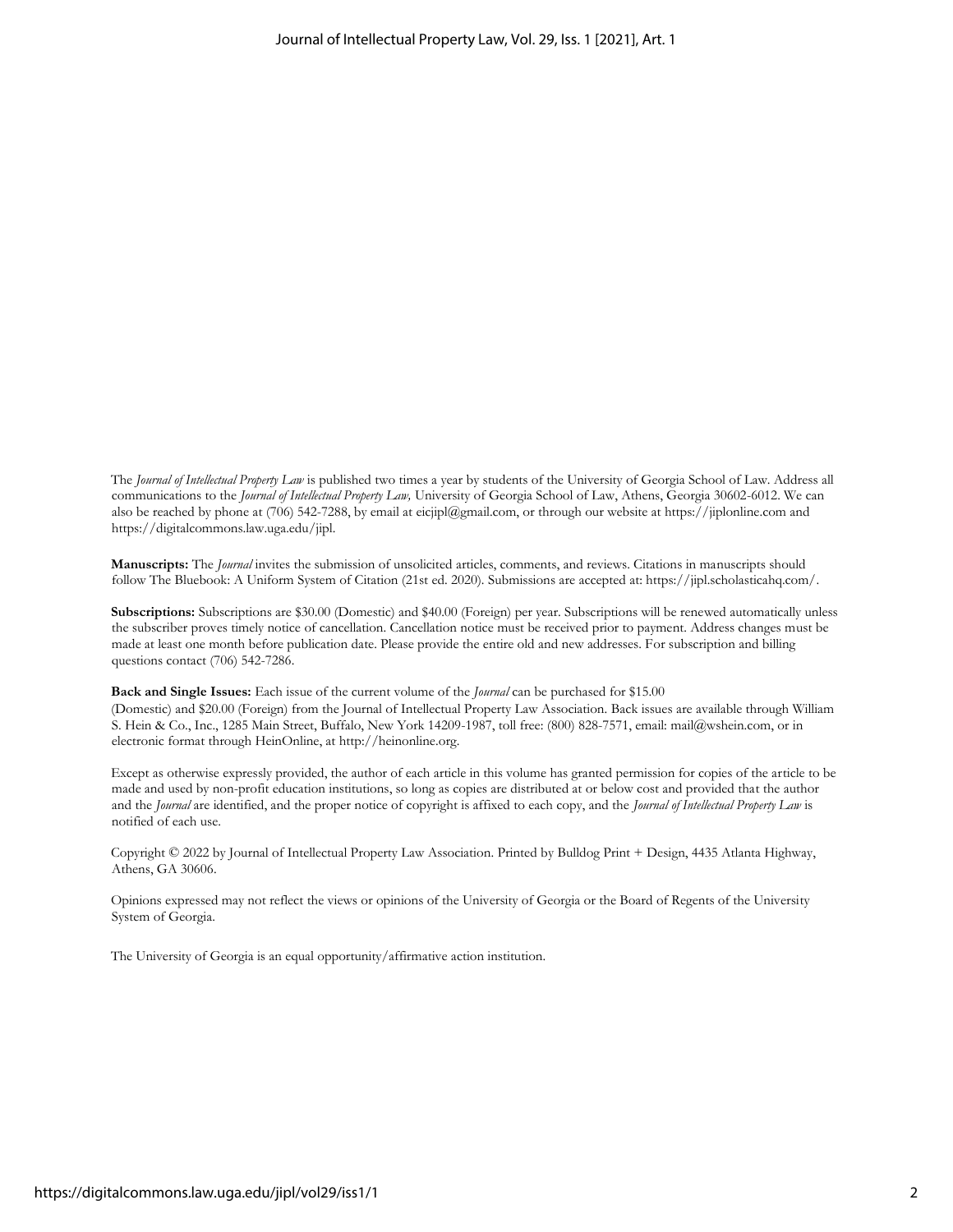## **JOURNAL OF INTELLECTUAL PROPERTY LAW**

Published Two Times a Year by Students of the University of Georgia School of Law

### **EXECUTIVE BOARD**

 **Editor-in-Chief** HANNAH ELIAS SBAITY

**Executive Articles Editor** ASHLEIGH SMITH

**Senior Articles Editor** CHRISTOPHER BROCK

> **Executive Editor** DESTINY BURCH

**Executive Online Editor** NAVROZ THARANI

 **Senior Online Editors** MICHAEL ROBSON SARAH WICKSON

**Executive Notes Editor** MARK L. BAILEY

**Senior Notes Editor** KIM CARLSON

**Managing Editor**  VICTORIA THORNTON

 TA'LOR BILLUPS CARTER BISHOP JUSTIN BLAIR MARK CLARE VARAD DABKE CONNELY DOIZE CARTER DWIGHT MIKELA GASSERT GABRIELLE GRAVEL JOHN BENJAMIN HANCOCK

> CHRISTOPHER R. ACRE OLIVIA ADAMS KAYLA BELL MADELYN BOREN NICHOLAS BROWN KIYAH BUSSIE AMANDA CHEEK WILLIAM D. CORBIN JOHN CROSBY SYDNEY CRUDO ETHAN MARK DELASHMIT

 **MANAGING BOARD**  *Articles and Notes Editors*

> ETHAN HARRIS JEFFREY HENDRICKS TAYLOR HENRIS KAYLA HOPE MIA HUGHES ABIGAIL JANSEN DYLAN MAULDIN JACK MAYO MILES MCCLUSKEY ZACHARY MESSICK ERIC MORRIS

### **EDITORIAL BOARD**

JAMES DURHAM ANDREW L. FANT CATHERINE FREEMAN JACOB GORDON MATTHEW HASHEMI BLAKE HEYER KAITLIN HOCKER BRADY JACKSON KATIE MORGAN JOHNSON ETHAN LEBLEU SAMANTHA LUZADER

GREGORY O'CONNELL TANNER POTTS VICTORIA STEWART PRICE KATHERINE RILEY HANNA ROSENFELD JULIA SILVERMAN ELIZABETH SLATER AUSTIN STEWART BRANDON WALLER ANDY WILSON

 SIDNEY BENJAMIN MARCUS VASILIOS NASOULIS MICHAEL OLIVER RUTH OWEN GAGE PATTON JACK F. PEASE WILLIAM RUFF GEORGE O. SHEPHERD JUSTIN WESLEY TILGHMAN CAMERON WARD AUSTIN WEATHERLY

#### *Journals Specialist*

KATIE MARIE VOYLES